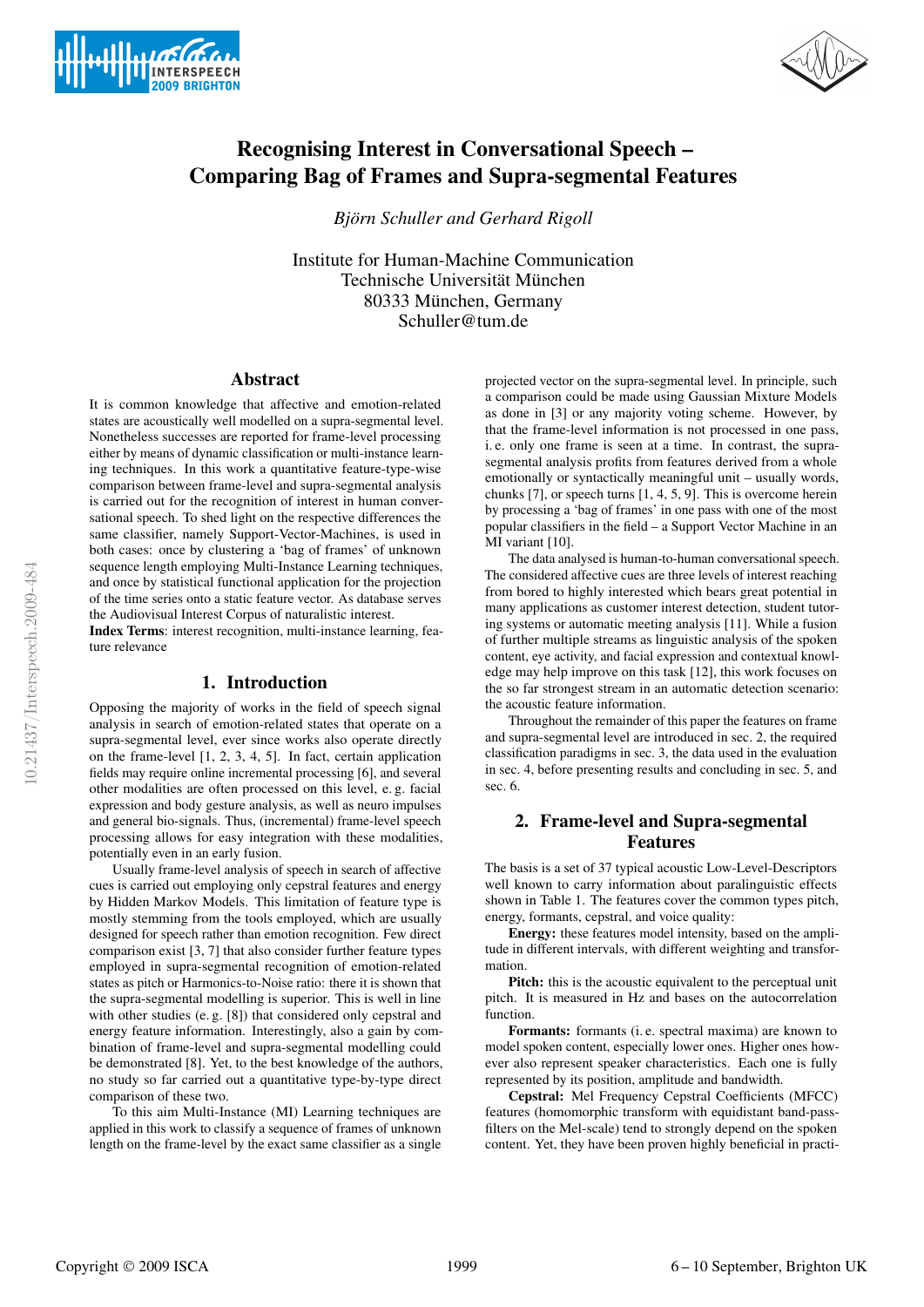cally any speech and most audio processing tasks.

Voice quality: jitter and shimmer are micro-perturbations based on pitch and intensity reflecting voice quality. As further low-level voice quality feature Harmonics-to-Noise Ratio (HNR) is added.

In order to calculate low-level descriptors, first the speech signal is transformed to 16 kHz, 16 bit. In general, a Hamming window function is used, except for the calculation of F0 and HNR where a Hanning window has been chosen. 100 fps are used with semi-overlapping windows. Energy resembles simple log frame energy. F0 and HNR calculation base on autocorrelation in the time domain with window correction. Formants base on 18-point LPC with root-solving and a pre-emphasis factor  $\alpha = 0.7$ . F0 and formant trajectories are globally optimized by use of dynamic programming. Low-level descriptors are smoothed by according techniques as semi-tone-interval filters or simple moving average low-pass-filtering to overcome noise. As a next step delta coefficients are added for each low-level descriptor.

A strictly systematic generation of features was chosen for the construction of a large feature space as basis for the suprasegmental analysis. Such an approach generally leads to  $>1$ k features.

Following the typical static classification strategy used in emotion recognition, next a total of 19 statistical functionals is applied to each of the 2 x 37 low-level descriptors. The obtained multivariate time series of variable length is projected onto a single 1 406 dimensional feature vector. Here again it is decided for a typical selection of common functionals covering the first four statistical moments, quartiles, extremes, ranges, positions, and zero-crossings as depicted in as shown in Table 2.

The three position related functionals lead to a sub-group of features with the physical unit of ms which are often treated as duration features, though having a number of diverse low-level descriptors as basis. It is refrained from inclusion of further duration related features such as those based on, e. g. lengths of pauses or syllables because this information cannot easily be integrated in the strictly systematic generation approach: it is modelled in a general value series rather than in a time series. Also, such information requires additional higher level analysis and would thus violate a fair comparison with the frame-level processing.

Table 1: *Low-Level Descriptors used.*

| <b>37 Low-Level Descriptors</b>                 |
|-------------------------------------------------|
| Pitch (F0), Frame Energy, Envelope              |
| Mel-Frequency Cepstral Coefficients (MFCC) 1-16 |
| Formant 1-5: Amplitude, Bandwidth and Position  |
| Shimmer, Jitter                                 |
| Harmonics-to-Noise Ratio (HNR)                  |

Note that this exact feature set was has proven itself in a number of emotion [8] and further emotion-related classification tasks as intimacy [9] and the aimed at interest recognition [12, 11].

#### 3. Single and Multi-Instance Learning

In Multi-Instance Learning a 'bag of instances' is labelled by the same label. Usually the idea behind is that the labels of individuals withing the bag are not known and may differ. However,

Table 2: *Functionals applied to Low-Level Descriptor contours used for systematic construction of a 1 406 dimensional acoustic feature space on the supra-segmental level.*

| <b>19 Functionals</b> |  |
|-----------------------|--|
|-----------------------|--|

| Mean, Centroid, Std. Dev.        | Quartiles 1, 2, 3       |
|----------------------------------|-------------------------|
| Skewness, Kurtosis               | Quartile 1 - Minimum    |
| Zero-Crossing-Rate               | Quartile 2 - Quartile 1 |
| Max/Min Value, Range             | Quartile 3 - Quartile 2 |
| <b>Relative Max/Min Position</b> | Maximum - Quartile 3    |
| 95% Roll-Off-Point               |                         |

one instance being of the class of the bag is sufficient for it to be labelled, accordingly. There is some practical consideration why this may be adequate to model emotion in speech: as shown in [13], emotional turns usually contain a high percentage of neutral speech: on average among emotions 42.5 % of the words in emotional turns were shown to be neutral. Thus, a bag (e. g. all frames of a speech turn) labelled as angry may also contain neutral instances (e. g. frames) without 'pollution' of the training material. Further, operating on a frame-level, multiple instances will be short silences or potentially dominant background noises rather than speech of the target speaker, thus also not portraying the target emotion. In this respect Multi-Instance Learning seems generally well suited to model emotion in a detection scenario.

However, in this work it is primarily employed to provide equal testing conditions when comparing frame-level and suprasegmental level modelling of emotional speech by using the same classification principle: as in [14] each frame belonging to a sub-speaker turn is assigned to the same bag. This bag is labelled with the sub-speaker turn label – just as the feature vector obtained by statistical functional based projection onto a single vector. This allows to classify a sequence of unknown length and a single vector with the same basic classifier – in this work Support Vector Machines (SVM) in a Multi-Instance implementation (MI-SVM) [15]. For a detailed description of MI-SVM the reader is referred to [10].

#### 4. Audiovisual Interest Corpus

In the scenario setup, an experimenter and a subject are sitting on both sides of a desk. The experimenter plays the role of a product presenter and leads the subject through a commercial presentation. The subject's role is to listen to explanations and topic presentations of the experimenter, ask several questions of her/his interest, and actively interact with the experimenter considering his/her interest to the addressed topics without respect to politeness. Visual and voice data is recorded by a camera and two microphones, one headset and one far-field microphone.

After the final recording the Audiovisual Interest Corpus (AVIC) shows the following parameters and statistical figures for audio: audio sampling rate: 44.1 kHz, audio quantisation: 16 Bit, left audio channel: lapel microphone, right audio channel: far-field microphone. 21 subjects (10 of them female) took part, three of them Asian, the others European. The language throughout experiments is English, and all subjects are very experienced English speakers. Three age categories were defined during the specification phase (<30 years, 30-40 years, >40 years) for balancing. The mean age of male subjects resembles 32.7 years, of female subjects accordingly 30.1 years. The total recording time for males resembles 5:14:30 h, for females 5:08:00 h. By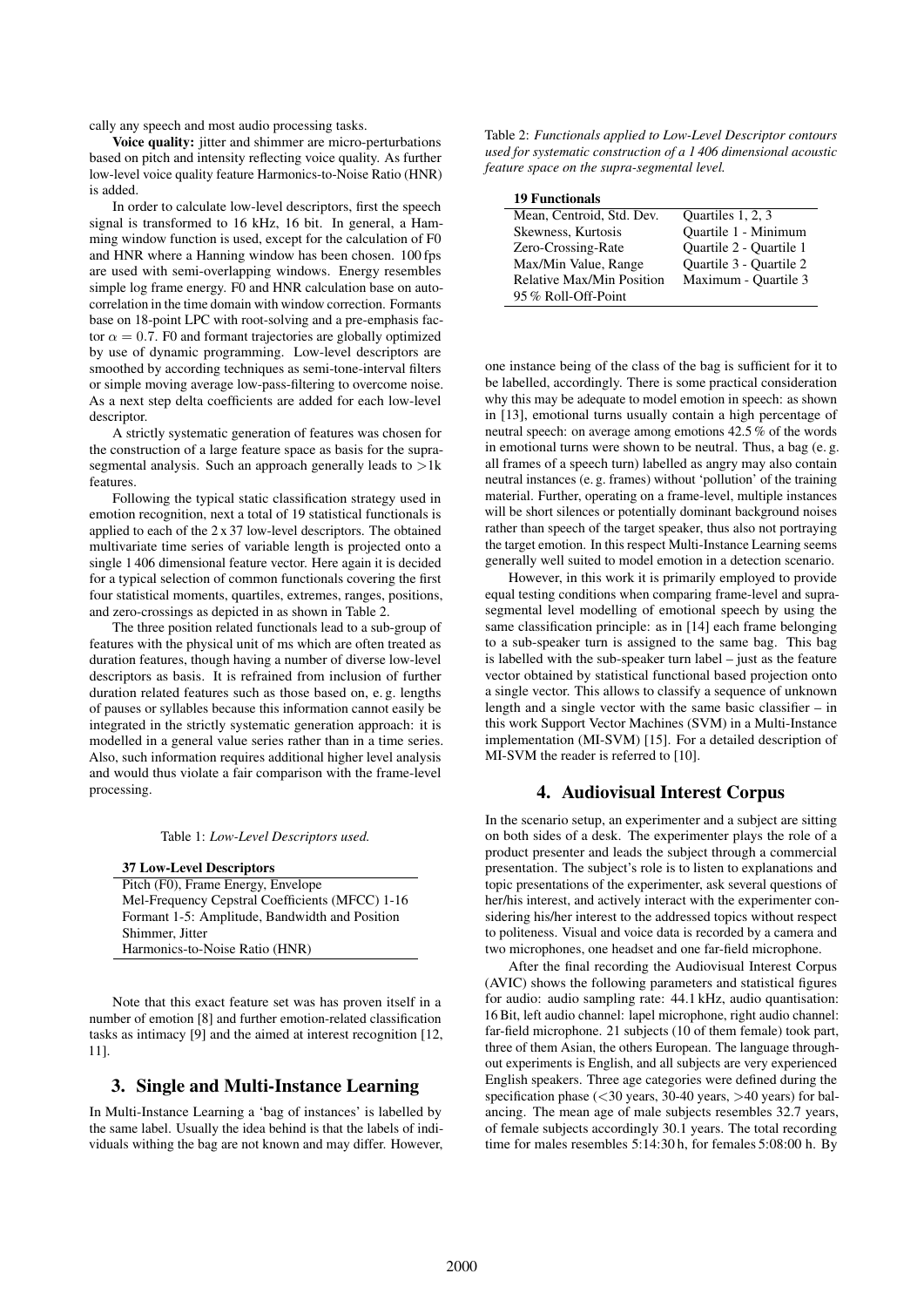age categories the recording times are  $4:40:40$  h for  $<30$  years, 4:10:20 h for 30-40 years, 1:31:30 h for >40 years. Likewise, a total of 10:22:30 h was recorded.

To acquire reliable labels of a subject's 'Level of Interest' (LOI) as detailed in the ongoing, the entire material was segmented in speaker and sub-speaker turns and subsequently labelled by 4 male annotators, independently. The LOI is annotated for every sub-speaker turn.

Five LOI were distinguished in the first place: LOI-2 – *Disinterest* (subject is bored listening and talking about the topic, very passive, does not follow the discourse), LOI-1 – *Indifference* (subject is passive, does not give much feedback to the experimenter's explanations, unmotivated questions if any), LOI0 – *Neutrality* (subject follows and participates in the discourse, it can not be recognised, if she/he is interested or indifferent in the topic), LOI1 – *Interest* (subject wants to discuss the topic, closely follows the explanations, asks some questions), LOI2 – *Curiosity* (strong wish of the subject to talk and learn more about the topic).

For automatic processing a fusion of these LOI to a 'master LOI' was automatically fulfilled by the following scheme of different cases of Inter Labeller Agreement (ILA) and confidence bounds:

- Same rating by all annotators: ILA 100%; *Master LOI := LOI of majority*
- Same rating by 3 of 4 annotators: ILA 75 %; *Master LOI := LOI of majority*
- Same rating by 2 annotators: ILA 50% > If other 2 annotators agree: *Master LOI := '?'* (undefined) > If other 2 annotators disagree: *Master LOI := median LOI.* In this case an additional confidence measure  $C$  is derived from the standard deviation  $\sigma$  of the LOI over all annotators:  $C = 1 - 0.5 \cdot \sigma$ .

The overall annotation contains sub-speaker and speaker turn segments in millisecond resolution, spoken content, non-verbals, individual annotator tracks, and Master LOI with confidence in XML-format provided by use of ANVIL. A sub-speaker turn is thereby defined by a turn lasting longer than 2 sec. Turns are split by punctuation and syntactical and grammatical rules until each segment lasts shorter than 2 sec.

The database comprises 12 839 sub-speaker turns. There is a total of 18 581 spoken words, and 23 084 word-like units including non-linguistic vocalisations (19.5%). A very low  $\kappa$ value of  $\kappa = 0.09$  and standard deviation for the LOI of the labellers of  $\sigma = 0.54$  is observed for the database at this point. The ILA is therefore pruned of undefined sub-speaker turns (labelled with '?') and sub-speaker turns of the medium LOI with a confidence  $C < 1.0$ . Through this reduction of subspeaker turns, the agreement of the four annotators increases to a substantial  $\kappa$ -value of  $\kappa = 0.62$  with  $\sigma = 0.23$ , and the distribution of the instances over the LOI is more balanced.

As too few items for LOI-2 and LOI-1 have been seen, these were clustered together with LOI0, resulting in an LOI scale of LOI0 to LOI2. Thereby final values of  $\kappa = 0.66$  with  $\sigma = 0.20$ are observed. The exact LOI-distribution of the single labellers and ILA in this reduced set of sections is as depicted in Table 3.

For further details on the corpus as the annotation workflow, inter-labeller kappa-values, original distribution and mapping onto a regression problem the reader is referred to [12].

Table 3: *Distribution of the Level of Interest (LOI) over various labellers (Lab.) after the rejection of diffuse sub-speaker turns (SST). Mean* µ *and standard deviation* σ *of the LOI are also provided within the interval [0;2].*

| #SST        | LOI0 | LOI1 | LOI2 | $\mu$ <b>LOI</b> | $\sigma$ LOI |
|-------------|------|------|------|------------------|--------------|
| Lab. $1$    | 257  | 569  | 170  | 0.91             | 0.65         |
| Lab. $2$    | 311  | 526  | 159  | 0.85             | 0.67         |
| Lab. $3$    | 175  | 643  | 178  | 1.00             | 0.60         |
| Lab. $4$    | 311  | 652  | 33   | 0.72             | 0.52         |
| <b>Male</b> | 150  | 306  | 64   | 0.83             | 0.62         |
| Female      | 166  | 204  | 106  | 0.87             | 0.75         |
| II.A        | 316  | 510  | 170  | 0.85             | 0.68         |



Figure 1: *Absolute accuracy in percent correct per feature type by supra-segmental (bold printed) and bag-of-frames modelling. SVM in 3-fold speaker-independent cross-validation. AVIC database.*



Figure 2: *Relative (bold printed) and absolute delta accuracy in percent per feature type, i. e. gain by supra-segmental over bag-of-frames modelling. SVM in 3-fold speaker-independent cross-validation. AVIC database.*

#### 5. Experimental Comparison

In the following the results on the AVIC corpus for the analysis of interest in speech by either frame-level or supra-segmental modelling are presented. As evaluation strategy a speakerindependent 3-fold cross-validation is employed. This is obtained by partitioning the database into three speaker groups, each in age and gender balance, as carried out in [11].

Figure 1 visualises the respectively obtained mean accuracies in percent correctly assigned sub-speaker turns per feature group for the bag of frames by MI-SVM in comparison to the supra-segmental modelling by SVM. Polynomial kernels are